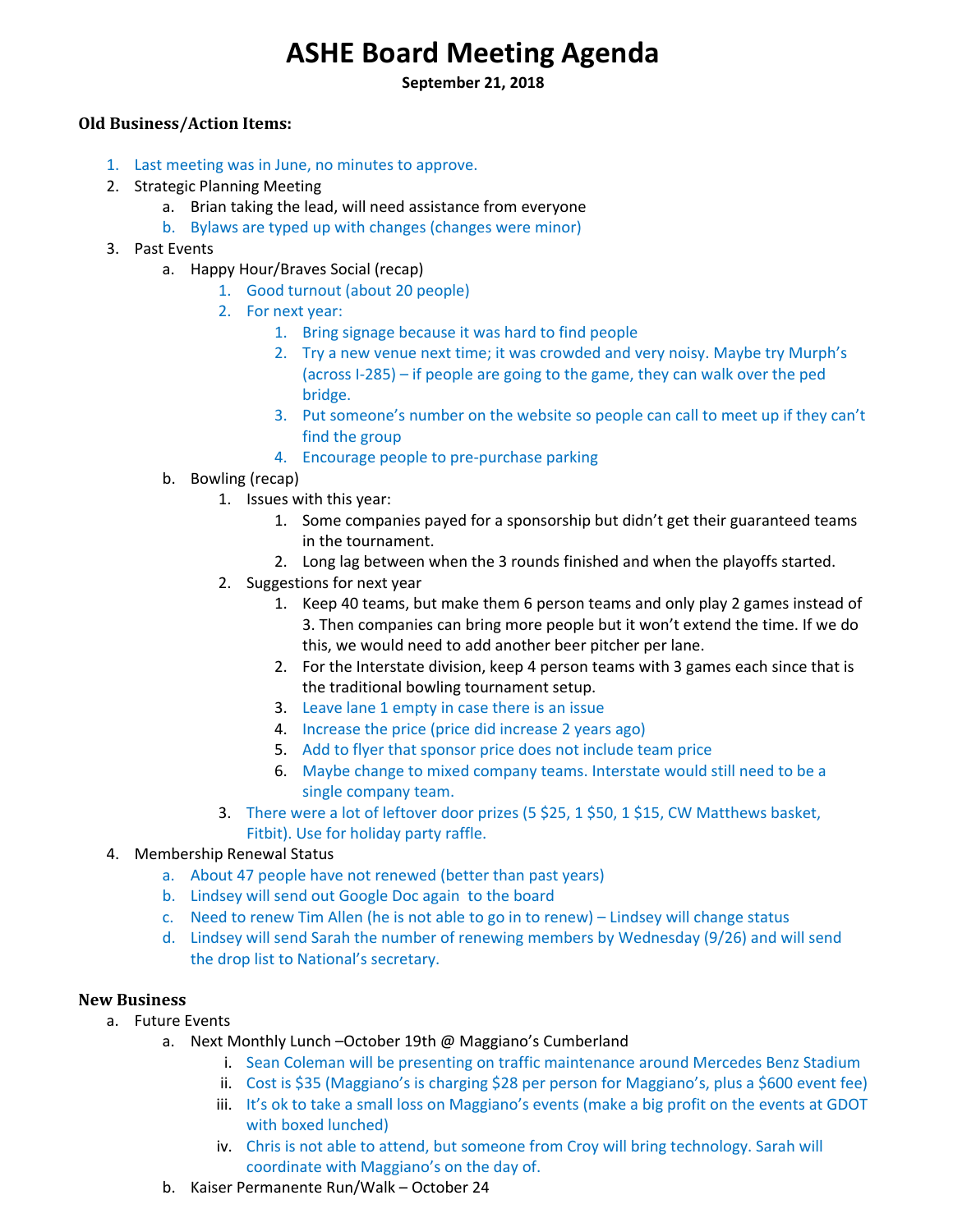- i. Approximately \$2,000 in funds provided by VHB, HNTB, GS&P and H&L.
- ii. ASHE team set up on the Kaiser website on September 14.
- iii. Check was sent for the event space the week of September 17. Space cost is \$1080.
- iv. Constant Contact e-mail notice was sent on Wednesday, September 19.
- v. Notice is on the ASHE website.
- vi. Six are signed up from ASHE to date. ASHE typically has 10 to 15.
- vii. Seven are signed up from H&L. H&L typically have 10 to 15
- viii. I will get counts from Gresham, HNTB and VHB closer to race.
- ix. Refreshment orders will happen a little closer to the event with the remaining funds.
- c. GA Transportation Summit Happy Hour November 8  $\omega$  Magnolia's in Athens
	- i. Happy hour is set
	- ii. Waiting to hear back about \$3000 flat fee (confirming there is no sales tax). ASHE only on the hook for \$500
	- iii. Send Sarah check request OR can give them credit card information
	- iv. Band is not playing
- d. ASHE Holiday Social December 6th, Roswell River Landings
	- i. Raised weekday rental fee by \$300. Trying to get them to cut it to \$150
	- ii. Venue is asking for a certificate of insurance. We did not have to provide in past years.
		- 1. Will confirm if they just need the insurance from the caterer Brian's mother in law to cater
	- iii. We have business insurance that should cover us (protects the board from any liability)
- e. Service Project TBD, Beltline, Open Hands, ATL Foodbank
	- i. Wait until February/March (after football season when more people will be available on the weekend).
	- ii. Combine with brunch or brewery after (OpenHands is across from Sweetwater)
	- iii. For the Beltline, they would provide the supplies and will likely have a manhour requirement.
- f. Mindy will set up Google Calendar with events.
- b. Research on Banks (Brad)
	- a. Everbank is the best option. Good CD rates, ATM checks, easier to transition when board members change. There is no way for them to accept cash, so when we get cash, Treasurer will need to write a personal check to deposit cash. Sarah/Brad will check on any hidden fees.
	- b. We will probably still keep a Suntrust credit card
	- c. Sarah will send out information once they finalize the bank choice for an email vote.
- c. ASHE National Nominations ‐
	- a. Robert E. Pearson/Person of the Year Nominate a senior person in GDOT (maybe Russell, especially since the next two are in the southeast). Nominate Russell for both Nashville and Raleigh? Emphasize the handling of I‐85 bridge collapse.
	- b. Young Member of the Year Nominate someone
	- c. Member of the Year ‐ Nominate someone
	- d. Lifetime Achievement Awards Probably won't nominate
	- e. Project awards ‐ Will come out later
	- f. Deadline Feb 15th
- d. ASHE National Conference Bids 2022 Wait until 2023 to submit bid (25 anniversary). Ohio or Mid‐ Atlantic are trying for 2023 as well.
	- a. Would need to identify Conference Chairs 2 year commitment
	- b. Upcoming conferences:
		- i. 2019 Nashville
		- ii. 2020 Raleigh
		- iii. 2021 Poconos, PA

Committee Reports (as needed):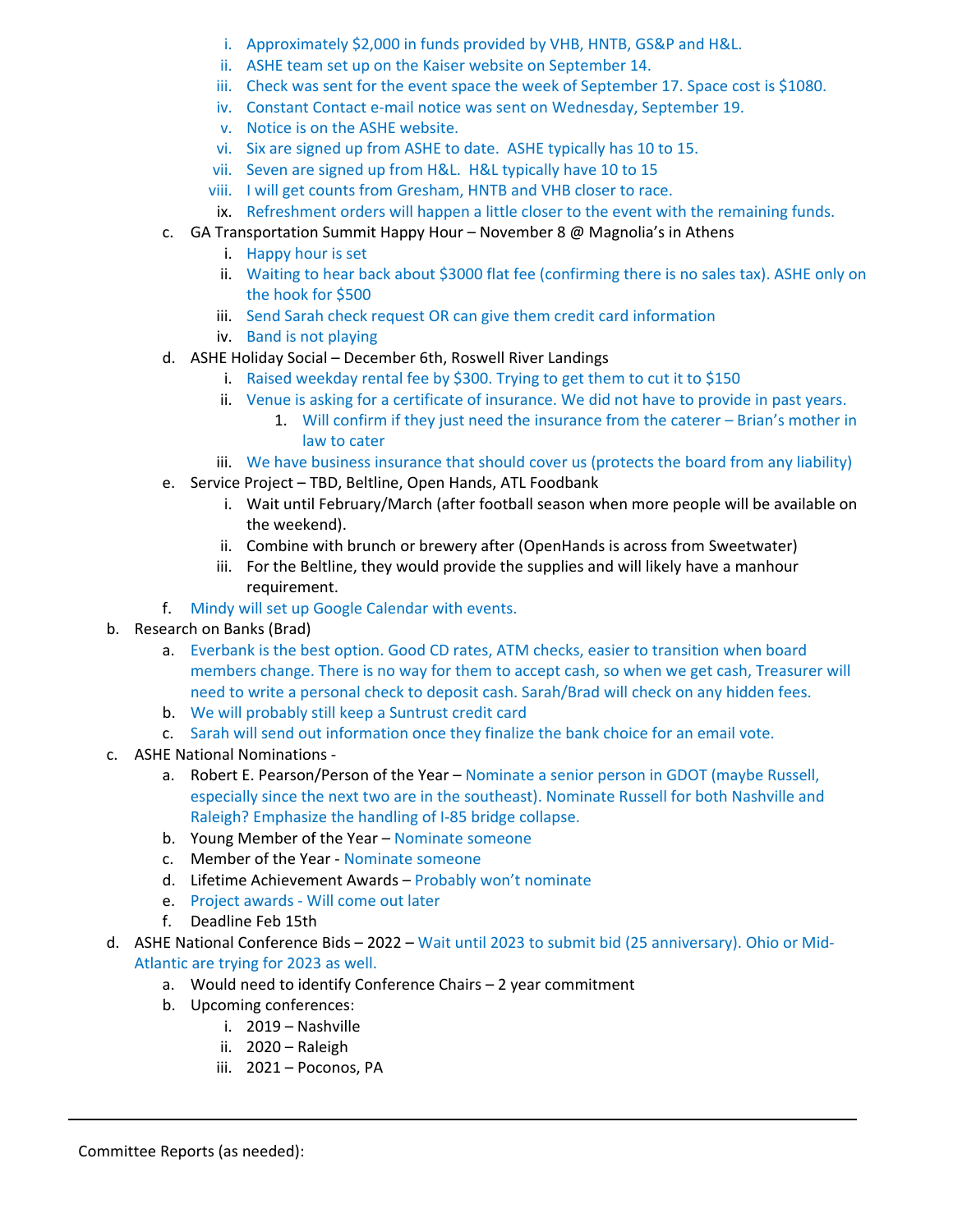- 1. Nominating Committee No update
	- a. Transitions?
	- b. Service Committee?
- 2. Social Committee Report (Kim) See above
	- a. Happy Hour/Braves Social (recap)
	- b. Bowling (recap)
	- c. GA Transportation Summit Social
	- d. Holiday Social
- 3. Golf Committee Report (Ashley) No update
- 4. Program Committee (Chris/Tori) No update
	- a. Lunch Meetings update
- 5. Budget (Sarah) No update
	- a. FY18 recap
- 6. ASHE Membership Committee Report (Robert) No update
	- a. Membership Outreach ideas
- 7. Winter Workshop Committee Report (Mark)
	- a. 2019 Location? Has not been set, but will likely be at Brasstown again.
	- b. Check from ITE for 2018? Received
- 8. ASHE Website (Eric/Mindy) No update
	- a. Need to upload and update photos.
	- b. New website coming
- 9. Scholarship Committee Report (Steve)
	- a. Bump up amount to \$2000 (GT only)
	- b. Award in January
- 10. National Report (Nikki/Tim)
	- a. Look for opportunities to invite new ASHE President to Atlanta
	- b. Brian is the new section committee chair.
	- c. There are potentially going to be three new sections in the southeast:
		- i. Columbia SC
		- ii. Alabama ‐ Rex Bush, approached at SAASHTO. Trying to decide on Montgomery or Birmingham.
		- iii. Mississippi
	- d. Can do joint chapters between cities or states
	- e. Any contacts in those areas to help start (add request to Constant Contact)? We have provided the package for how to start a new section.
- 11. Regional (Scott) No update
	- a. Regional Update
- 12. Georgia Engineers Alliance (Ron) No update
- 13. Communications (Jenny) No update
	- a. Magazine articles?
- 14. Student Chapter (James) No update
	- a. Meeting October 4<sup>th</sup> 11-12
	- b. Looking for speakers
- 15. National Technical Rep (Mindy)
	- a. Website Overhaul Nationals is changing their website. We will wait until they have finalized so we can learn from that and make a final decision after that.
- 16. Volunteer Opportunities We have received multiple requests for volunteer opportunities. Sarah can always use help at the lunch sign‐in and the Winter Workshop committee could also use help. Add volunteer contact information to Constant Contact e‐blasts.

### **2018‐2019 ASHE Georgia Chapter Officers**